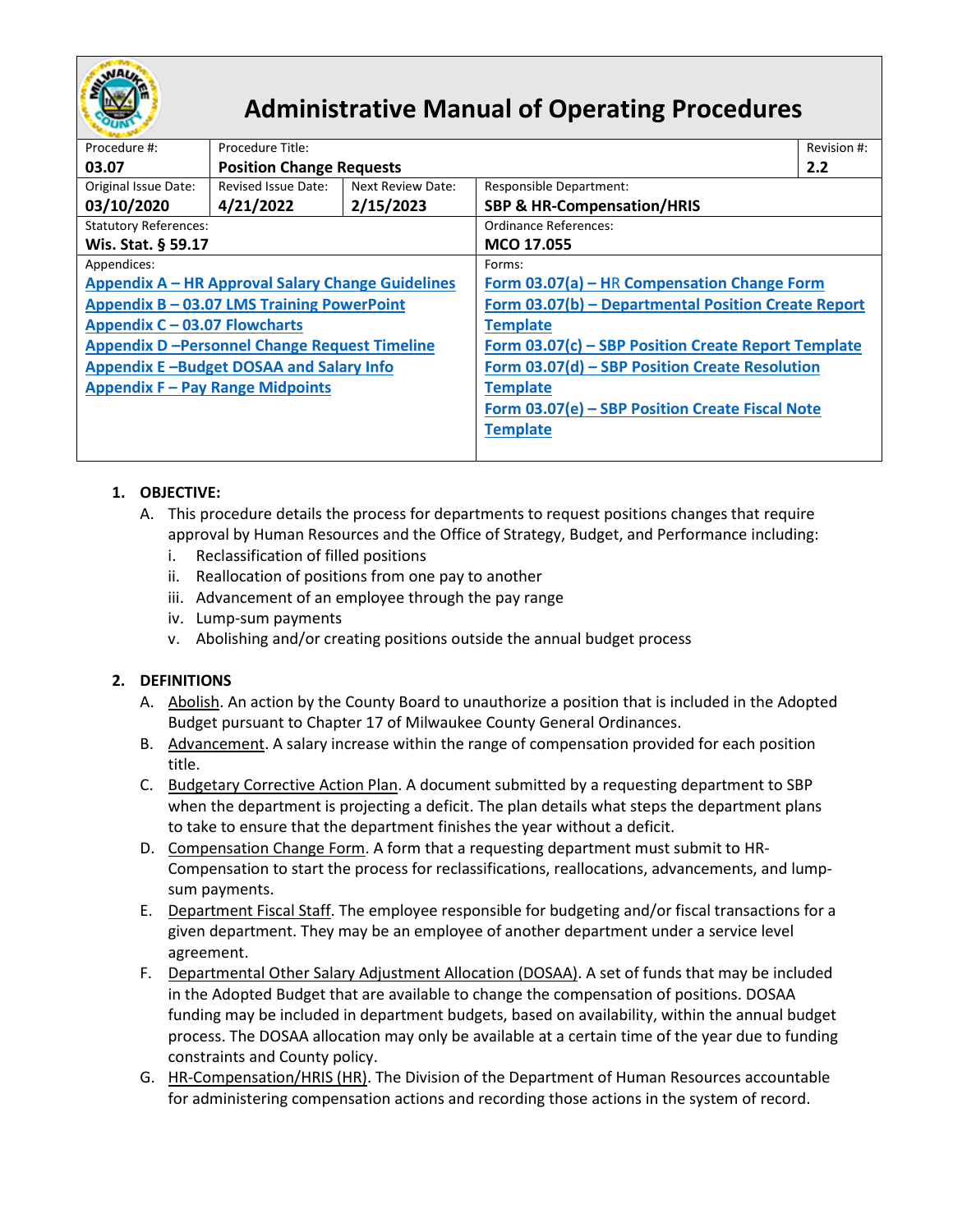- H. Lump-Sum Payment. A one-time form of compensation awarded to an employee. Awarded when the employee is at the top of their pay range or fiscal support for an ongoing increase is not available.
- I. Position Create. An action by the County Board to authorize a position that is not included in the Adopted Budget, pursuant to Chapter 17.05(1) of Milwaukee County General Ordinances.
- J. Reallocation. A change in the pay grade of a position due to changing external market forces. Reallocations must be approved by the County Board.
- K. Reclassification. A change in the pay grade and/or title of a filled position due to a change in duties.
- L. Requesting Department. The department submitting a personnel change request. Department is defined by their agency number. Departments that are under the same general management may be considered as though they are a single department for funding purposes.
- M. SBP. The Office of Strategy, Budget, and Performance.

## **3. OVERVIEW**

- A. The intent of DOSAA funding, when provided in the annual budget, is to provide sufficient funding for most equity and merit increases requested by departments.
- B. Centralized approval of position requests is required to aid the County in appropriately planning for personnel costs, ensure that salary changes are equitable across all departments, and ensure appropriate reporting to the County Executive and County Board.
- C. Per State Statutes, the Behavioral Health Division (BHD) of the Department of Health and Human Services operates under the purview of the Milwaukee County Mental Health Board (MHB) and not the Milwaukee County Board. The MHB has delegated its authority on personnel matters to BHD administration. HR and SBP must approve all position change requests by BHD. All steps requiring approval of the County Board or its committees are not required for BHD actions.
- D. Changes to positions covered by public safety bargaining agreements are governed by the terms of the applicable bargaining agreement. The bargaining agreements supersede this procedure.
- E. Changes to positions covered by non-public safety collective bargaining agreements are governed by this procedure.

#### **4. PROCEDURE**

- A. Reclassifications
	- i. A reclassification is a change in title and/or pay range based on a change in the duties of the position.
	- ii. Reclassifications may be requested for filled positions when there is a change in duties.
		- a. Requests to change the pay range of vacant positions are considered requests to abolish the existing position and create a new position.
	- iii. If a manager wants to reclass a position, they must first review the request with their department head, HR Business Partner, and Departmental Fiscal Staff.
	- iv. After review, the requesting manager submits th[e Compensation Change Form](https://county.milwaukee.gov/files/county/administrative-services/AMOP/Chapter-3-Budget--Financial-Transactions/Form03.07a-CompensationChangeForm.pdf) to the HR Business Partner.
	- v. The requesting department staff are required to inform SBP of their desire to reclass a position and their funding source to do so if the request exceeds the thresholds outlined in [iv.b.iii.](#page-7-0) SBP will start working with the department to achieve alignment on the funding source.
	- vi. The Compensation Analyst will review the request for the following:
		- a. Department internal equity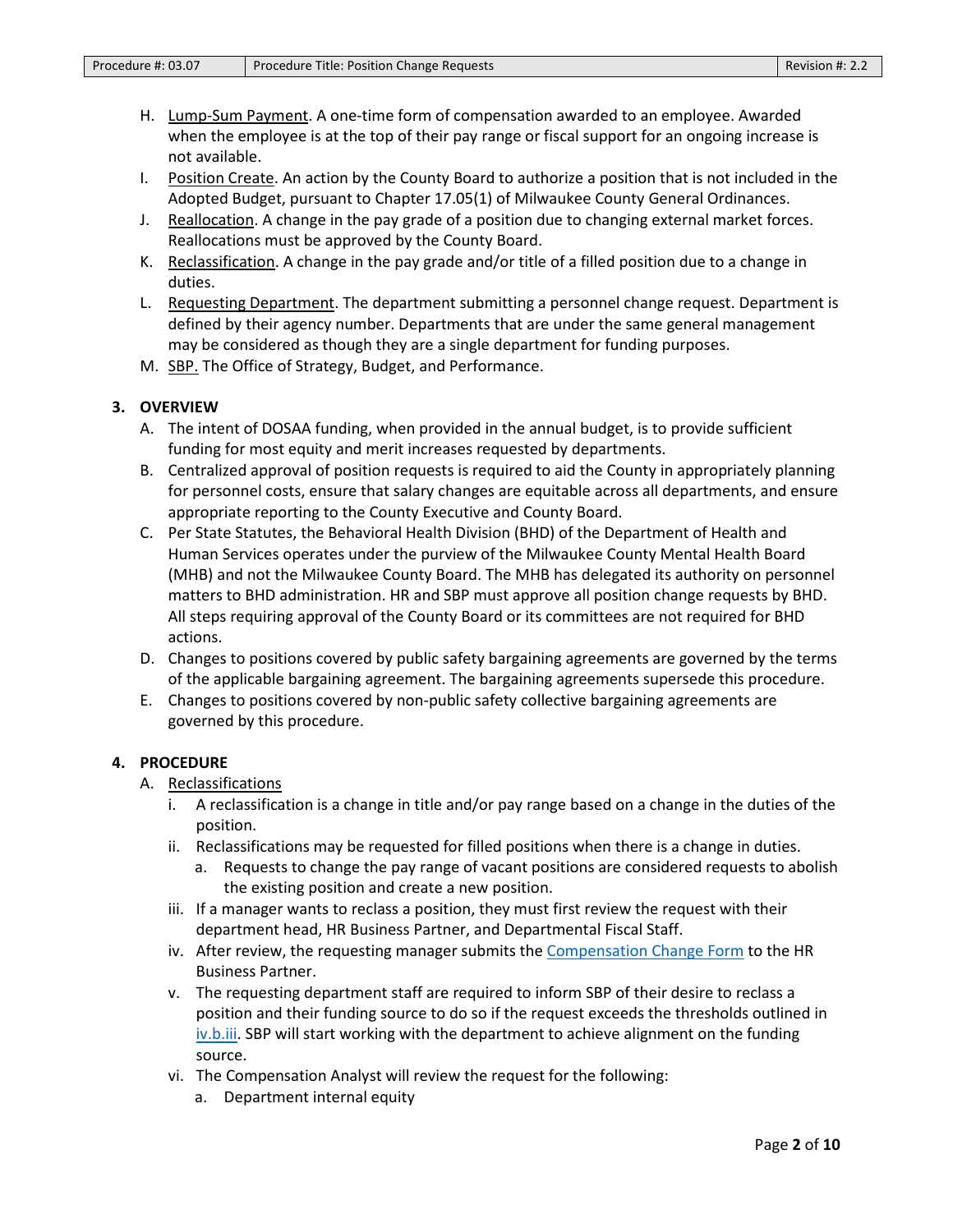- b. Countywide internal equity
- c. External market competitiveness
- d. Consistency with personnel laws and collective bargaining agreements
- e. Consistency with Appendix A [HR Approval Salary Change Guidelines](https://county.milwaukee.gov/files/county/administrative-services/AMOP/Chapter-3-Budget--Financial-Transactions/Appendix03.07a-HRSalaryChangeGuidelines.pdf)
- vii. If approved by the Compensation Analyst, the Compensation Analyst will forward the request to SBP for their approval with an effective date.
- viii. If not approved by the Compensation Analyst, the Compensation Analyst will discuss the outstanding issues with the HR Business Partner and Department Management to resolve the issues.
	- a. If consensus is not reached to resolve the issues, the Compensation Analyst will involve the Compensation/HRIS Director in further discussions.
	- b. If consensus is not reached above, the Compensation/HRIS Director will involve the Chief Human Resources Officer who will engage County Elected Officials, senior staff and Corporation Counsel as required.
- ix. SBP is required to determine that enough funds are available for all position changes. The calculation for funding needed to approve a request for a reclassification:
	- a. The funding required is the difference in salary and social security costs between the current position and proposed position.
- x. SBP will either approve or deny the request:
	- a. If SBP approves the request, they will provide a fiscal note to HR on personnel changes to be reported to the Personnel Committee.
	- b. If SBP denies the request, the Budget Analyst or Budget Director will work with the department to determine an alternate source of funding, if available.
- xi. HR will submit an informational report to the Personnel Committee and inform the requesting department that the action has been approved and the effective date of the reclassification.
- xii. The requesting department informs the employee of the planned change.
- xiii. HR will implement the reclassification as of the effective date.
- B. Reallocations
	- i. A reallocation is a change in the pay range of a position due to external market conditions and not due to a change in duties.
	- ii. To ensure internal equity, a reallocation changes all positions countywide with a specific title code.
	- iii. If a manager would like to reallocate a position, they must first review the request with their department head, HR Business Partner, and Departmental Fiscal Staff.
	- iv. After review, the requesting manager submits th[e Compensation Change Form](https://county.milwaukee.gov/files/county/administrative-services/AMOP/Chapter-3-Budget--Financial-Transactions/Form03.07a-CompensationChangeForm.pdf) to the HR Business Partner.
	- v. The requesting department staff are required to inform SBP of their desire to reallocate a position and their funding source to do so if the request exceeds the thresholds outlined in [iv.b.iii.](#page-7-0) SBP will start working with the department to achieve alignment on the funding source.
	- vi. The Compensation Analyst will review the request for the following:
		- a. Department internal equity
		- b. Countywide internal equity
		- c. External market competitiveness
		- d. Consistency with personnel laws and collective bargaining agreements
		- e. Consistency with Appendix A [HR Approval Salary Change Guidelines](https://county.milwaukee.gov/files/county/administrative-services/AMOP/Chapter-3-Budget--Financial-Transactions/Appendix03.07a-HRSalaryChangeGuidelines.pdf)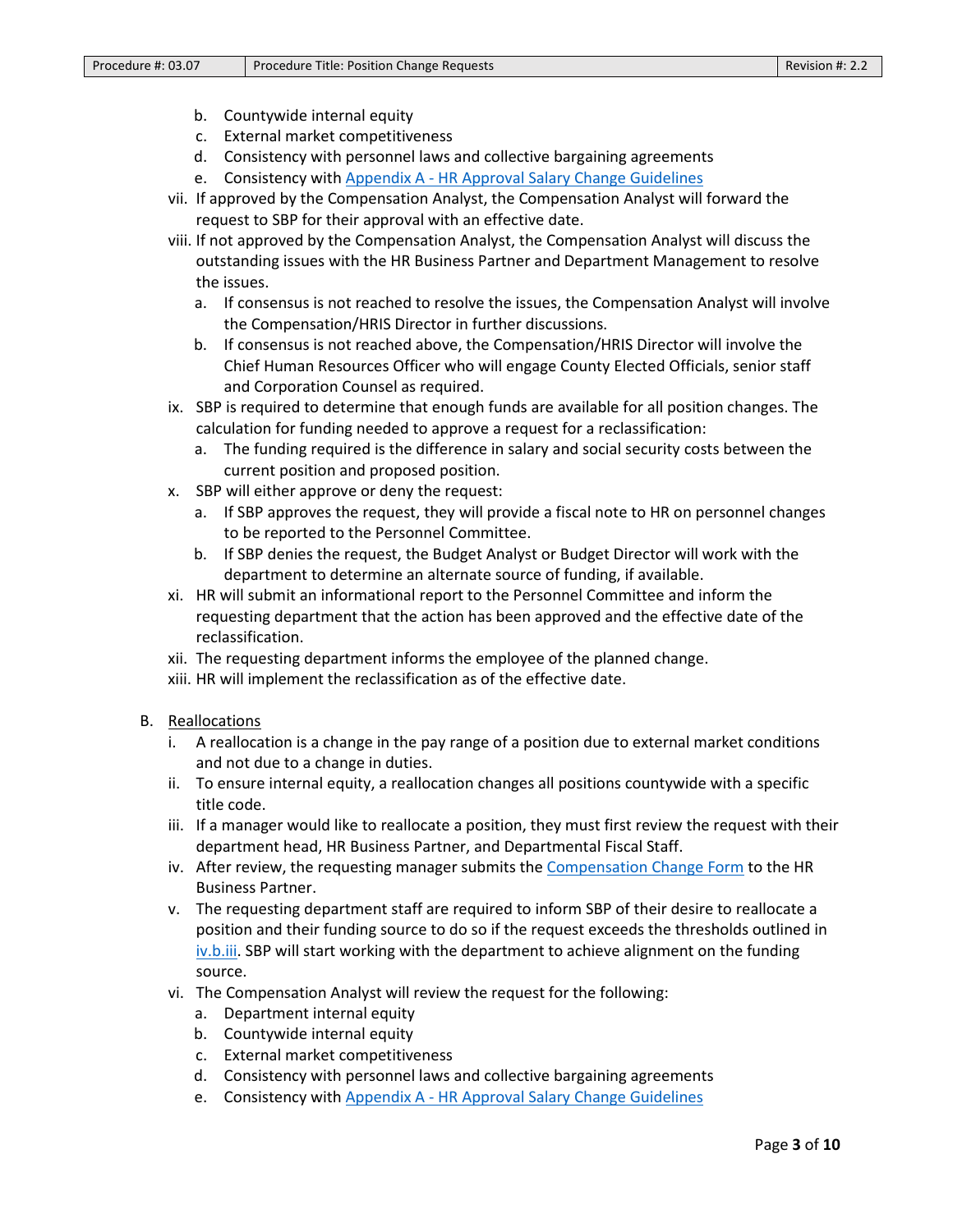- vii. If approved by the Compensation Analyst, the Compensation Analyst will forward the request to SBP for their approval with an effective date.
- viii. If not approved by the Compensation Analyst, the Compensation Analyst will discuss the outstanding issues with the HR Business Partner and Department Management to resolve the issues.
	- a. If consensus is not reached to resolve the issues, the Compensation Analyst will involve the Compensation/HRIS Director in further discussions.
	- b. If consensus is not reached above, the Compensation/HRIS Director will involve the Chief Human Resources Officer who will engage County Elected Officials, senior staff and Corporation Counsel as required.
- ix. SBP is required to determine that enough funds are available for all position changes. The calculation for funding needed to approve a request for a reallocation:
	- a. For filled positions, the funding required is the difference in salary and social security costs between the current position and the proposed position.
	- b. For vacant positions, the funding required is the difference in salary and social security costs between the budgeted position and the midpoint of the pay range of the new position.
- x. SBP will either approve or deny the request:
	- a. If SBP approves the request, they provide a fiscal note to HR on personnel changes to be reported to the Personnel Committee.
		- i. For reallocations, County Board approval is required, so the effective date must be after the County Board meets.
	- b. If SBP denies the request, the Budget Analyst or Budget Director will work with the department to determine the most appropriate source of funding.
- xi. SBP provides a fiscal note to HR on reallocations to be reported to the Personnel Committee.
- xii. HR submits an action item, containing a report, resolution, fiscal note to the Personnel Committee. SBP and the requesting department should review and provide input.
- xiii. The requesting department informs the employee of the planned change.
- xiv. The Personnel Committee and the County Board approves the reallocation based on policy considerations. The requesting department should be present at the Personnel Committee meeting to answer questions from the committee.
- xv. HR informs the requesting department that the action has been approved.
- xvi. HR implements the salary change as of the effective date.
- C. Advancements
	- i. An advancement is a movement of an employee through the pay range to a higher salary inside the pay range.
	- ii. Advancements may be requested for equity, merit, performance, or retention reasons.
	- iii. If a manager would like to advance an employee's pay, they must first review the request with their department head, HR Business Partner, and Departmental Fiscal Staff.
	- iv. After review, the requesting manager submits th[e Compensation Change Form](https://county.milwaukee.gov/files/county/administrative-services/AMOP/Chapter-3-Budget--Financial-Transactions/Form03.07a-CompensationChangeForm.pdf) to the HR Business Partner.
	- v. The requesting department staff are required to inform SBP of their desire to advance a position within the pay range and their funding source to do so if the request exceeds the thresholds outlined in *iv.b.iii.* SBP will start working with the department to achieve alignment on the funding source.
	- vi. The Compensation Analyst will review the request for the following: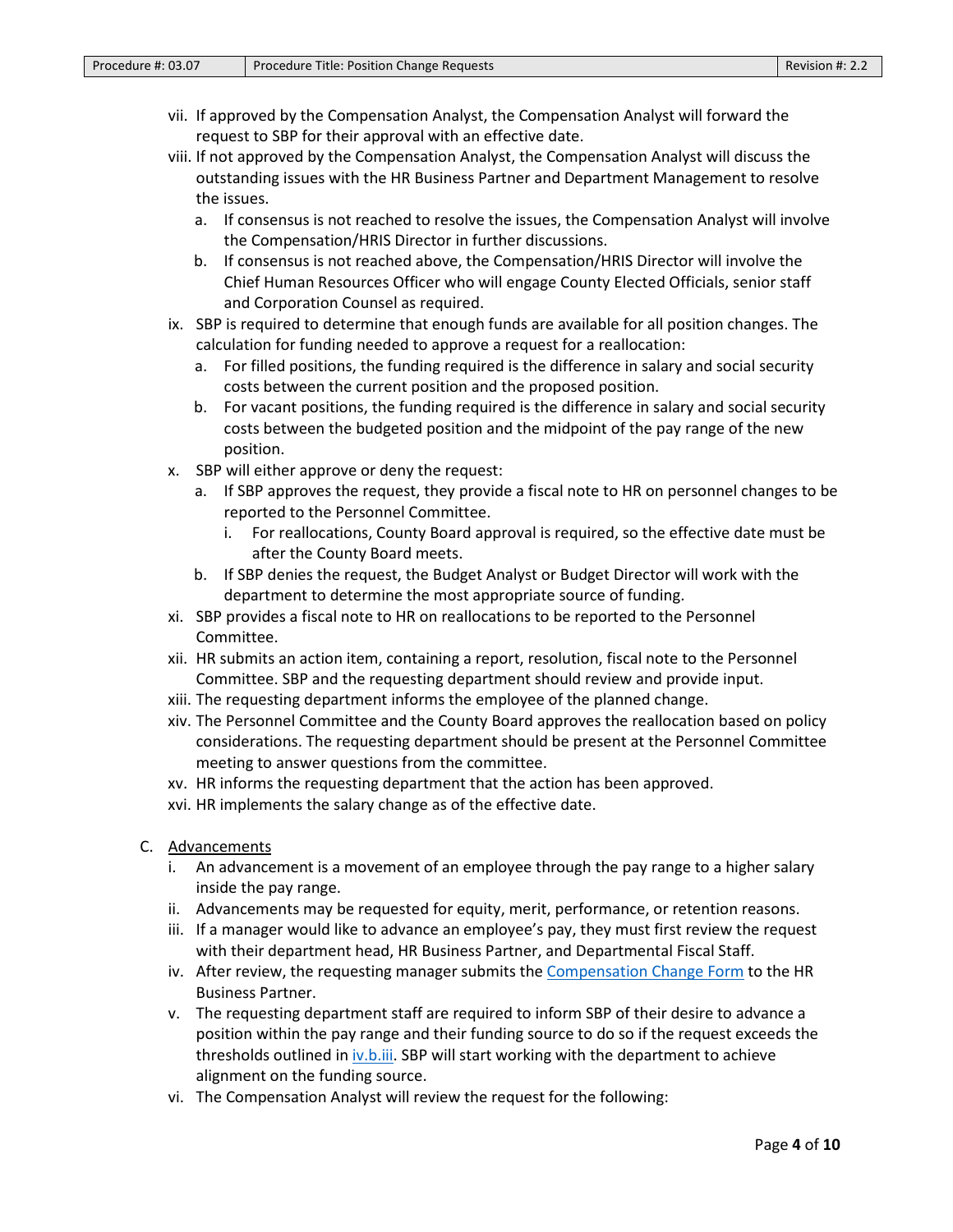- a. Department internal equity
- b. Countywide internal equity
- c. External market competitiveness
- d. Consistency with personnel laws and collective bargaining agreements
- e. Consistency with Appendix A HR [Approval Salary Change Guidelines](https://county.milwaukee.gov/files/county/administrative-services/AMOP/Chapter-3-Budget--Financial-Transactions/Appendix03.07a-HRSalaryChangeGuidelines.pdf)
- vii. If approved, the Compensation Analyst will forward the request to SBP for their approval with an effective date.
- viii. If not approved by the Compensation Analyst, the Compensation Analyst will discuss the outstanding issues with the HR Business Partner and Department Management to resolve the issues.
	- a. If consensus is not reached to resolve the issues, the Compensation Analyst will involve the Compensation/HRIS Director in further discussions.
	- b. If consensus is not reached above, the Compensation/HRIS Director will involve the Chief Human Resources Officer who will engage County Elected Officials, senior staff and Corporation Counsel as required.
- ix. SBP is required to determine that enough funds are available for all position changes. The calculation for funding needed to approve a request for a pay range advancement:
	- a. The funding required is the difference in salary and social security costs between the current level of the position and proposed level of the position.
- x. SBP will either approve or deny the request:
	- a. If SBP approves the request, they will provide a fiscal note to HR on personnel changes to be reported to the Personnel Committee.
	- b. If SBP denies the request, the Budget Analyst or Budget Director will work with the department to determine the most appropriate source of funding.
- xi. HR will submit an informational report to the Personnel Committee and inform the requesting department that the action has been approved and the effective date of the reclassification.
- xii. The requesting department informs the employee of the planned change.
- xiii. HR will implement the pay range advancement as of the effective date.
- D. Lump-Sum Payments
	- i. Lump-Sum Payments may be awarded to an employee if the department is unable to award a base salary increase due to fiscal concerns or the employee being at the maximum of the pay range.
	- ii. A lump-sum payment does not increase the base salary of the employee and does not guarantee the employee any future salary increases.
	- iii. If a manager would like to offer a lump-sum payment to an employee, they must first review the request with their department head, HR Business Partner, and Departmental Fiscal Staff.
	- iv. After review, the requesting manager submits th[e Compensation Change Form](https://county.milwaukee.gov/files/county/administrative-services/AMOP/Chapter-3-Budget--Financial-Transactions/Form03.07a-CompensationChangeForm.pdf) to the Compensation Analyst.
	- v. The requesting department staff are required to inform SBP of their desire to offer a lumpsum payment and their funding source to do so if the request exceeds the thresholds outlined in *[iv.b.iii.](#page-7-0)* SBP will start working with the department to achieve alignment on the funding source.
	- vi. The Compensation Analyst will review the request for the following:
		- a. Department internal equity
		- b. Countywide internal equity
		- c. External market competitiveness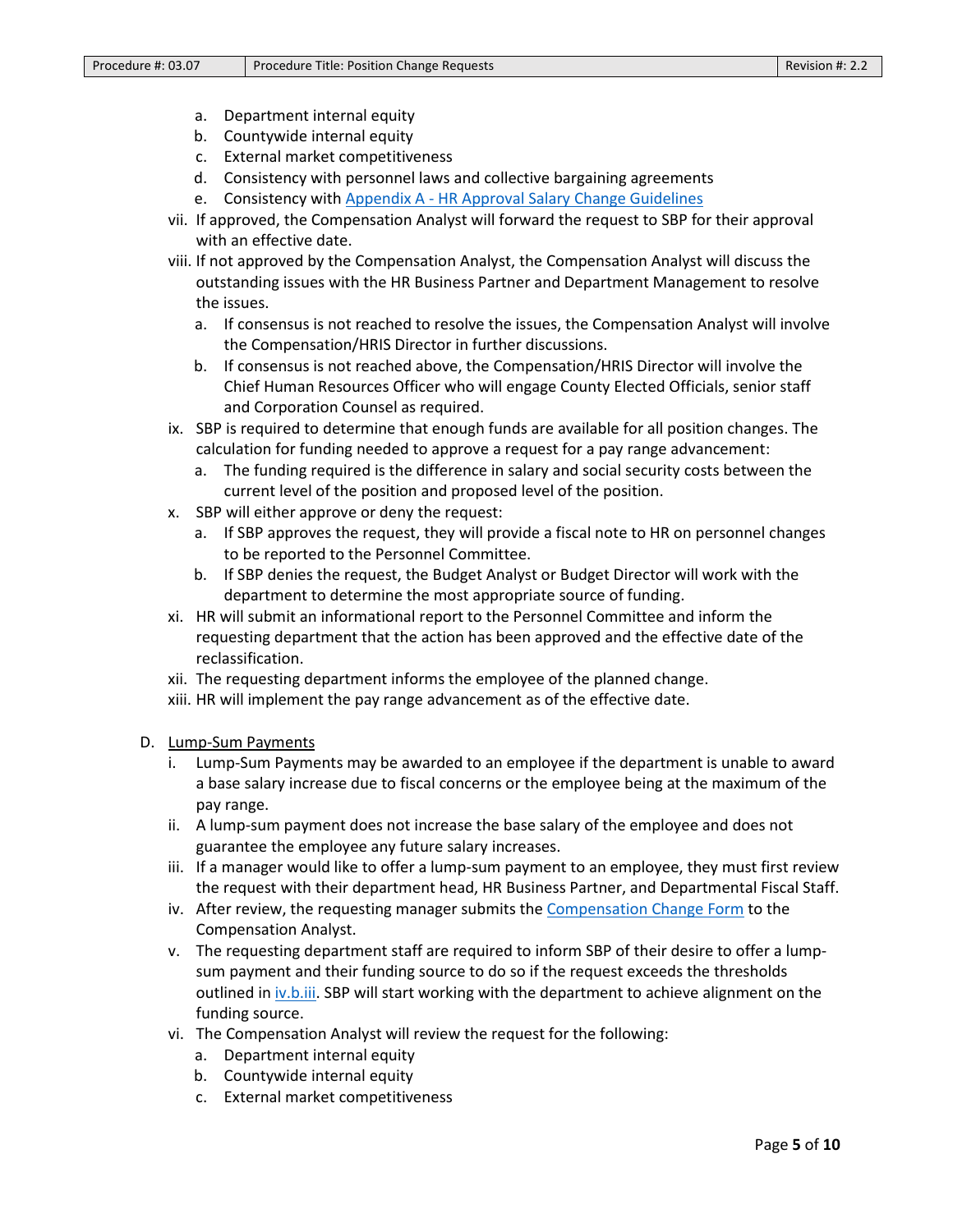- d. Consistency with personnel laws and collective bargaining agreements
- e. Consistency with Appendix A [HR Approval Salary Change Guidelines](https://county.milwaukee.gov/files/county/administrative-services/AMOP/Chapter-3-Budget--Financial-Transactions/Appendix03.07a-HRSalaryChangeGuidelines.pdf)
- vii. If approved, the Compensation Analyst will forward the request to SBP for their approval.
- viii. If not approved by the Compensation Analyst, the Compensation Analyst will discuss the outstanding issues with the HR Business Partner and Department Management to resolve the issues.
	- a. If consensus is not reached to resolve the issues, the Compensation Analyst will involve the Compensation/HRIS Director in further discussions.
	- b. If consensus is not reached above, the Compensation/HRIS Director will involve the Chief Human Resources Officer who will engage County Elected Officials, senior staff and Corporation Counsel as required.
- ix. SBP is required to determine that enough funds are available for all position changes. The funding required is lump-sum payment and social security costs.
- x. SBP will either approve or deny the request:
	- a. If SBP approves the request, they will provide a fiscal note to HR on personnel changes to be reported to the Personnel Committee.
		- i. For lump-sum payments, one-time revenue sources are allowable funding sources since there is no subsequent year impact.
	- b. If SBP denies the request, the Budget Analyst or Budget Director will work with the department to determine the most appropriate source of funding.
- xi. SBP provides a fiscal note to HR on personnel changes to be reported to the Personnel Committee.
- xii. HR will submit an informational report to the Personnel Committee and informs the requesting department that the action has been approved and the expected date of the payment.
- xiii. The requesting department informs the employee of the planned change.
- xiv. HR will implement the payment.
- E. Creating a New Position
	- i. The procedure for creating a new position (not included in the Adopted Budget) is governed by Milwaukee County General Ordinances 17.05(1) and the [Legislative Procedure Manual.](https://county.milwaukee.gov/files/county/administrative-services/AMOP/Chapter-12-Department-of-Administrative-Services-DAS/Appendix12.02ELegislativeProcedureManual.pdf)
	- ii. The requesting department creates a memo addressed to the County Board Chair requesting the new position. Refer to Form 03.07(b) – [Departmental Position Create Report](https://county.milwaukee.gov/files/county/administrative-services/AMOP/Chapter-3-Budget--Financial-Transactions/Form03.07b-DepartmentPositionCreateRequestTemplate.docx)  [Template.](https://county.milwaukee.gov/files/county/administrative-services/AMOP/Chapter-3-Budget--Financial-Transactions/Form03.07b-DepartmentPositionCreateRequestTemplate.docx)
	- iii. The memo should include duties of the position, need for the position, why it was not included in the most recent budget, anticipated date of hire, cost, and the funding source.
	- iv. The requesting department sends the memo to SBP and HR before the SBP deadline. The memo is not submitted to the County Board or County Clerk's office until approved by SBP and HR.
	- v. If a manager would like to create a new position, they must first review the request with their department head, HR Business Partner, and Departmental Fiscal Staff.
	- vi. After review, the requesting manager submits th[e Compensation Change Form](https://county.milwaukee.gov/files/county/administrative-services/AMOP/Chapter-3-Budget--Financial-Transactions/Form03.07a-CompensationChangeForm.pdf) to the Compensation Analyst.
	- vii. The requesting department staff are required to inform SBP of their desire to create a new position and their funding source to do so if the request exceeds the thresholds outlined in [iv.b.iii.](#page-7-0) SBP will start working with the department to achieve alignment on the funding source.
	- viii. Compensation Analyst will review the request for the following: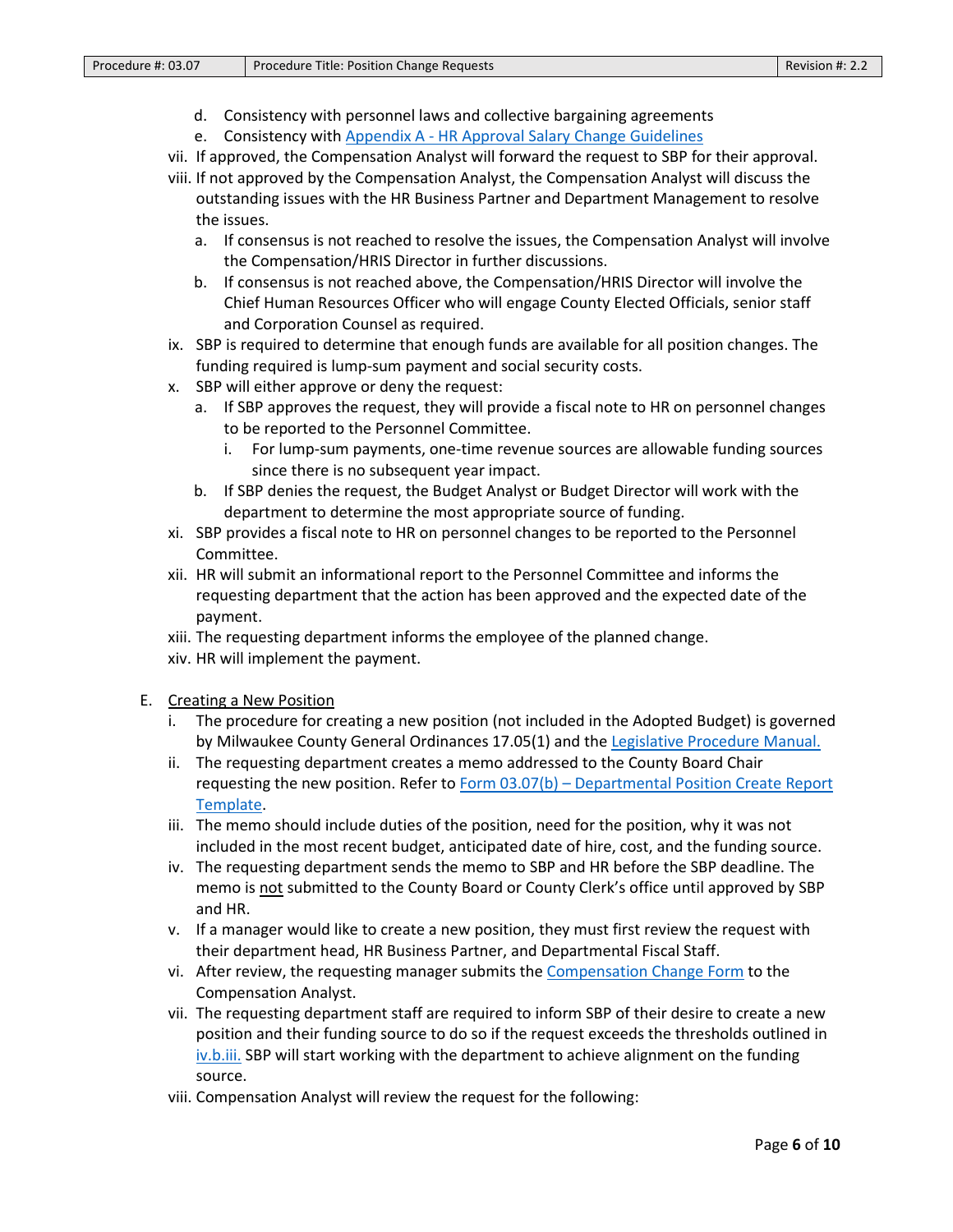- a. Department internal equity
- b. Countywide internal equity
- c. External market competitiveness
- d. Consistency with personnel laws and collective bargaining agreements
- e. Consistency with Appendix A [HR Approval Salary Change Guidelines](https://county.milwaukee.gov/files/county/administrative-services/AMOP/Chapter-3-Budget--Financial-Transactions/Appendix03.07a-HRSalaryChangeGuidelines.pdf)
- ix. If approved, the Compensation Analyst will communicate the title and pay range of the new position to SBP and the requesting department.
- x. If not approved by the Compensation Analyst, the Compensation Analyst will discuss the outstanding issues with the HR Business Partner and Department Management to resolve the issues.
	- a. If consensus is not reached to resolve the issues, the Compensation Analyst will involve the Compensation/HRIS Director in further discussions.
	- b. If consensus is not reached above, the Compensation/HRIS Director will involve the Chief Human Resources Officer who will engage County Elected Officials, senior staff and Corporation Counsel as required.
- xi. SBP is required to determine that enough funds are available for all position changes.
	- a. For filled positions, the funding required is the difference in salary and social security costs between the current position and the proposed position.
	- b. For vacant positions, the funding required is the difference in salary and social security costs between the budgeted position and the midpoint of the pay range of the new position.
- xii. SBP with either approve or deny the request:
	- a. If SBP approves the request, SBP informs the requesting department and HR. SBP will create the following:
		- i. A report refer to  $Form 03.07(c)$  SBP [Position Create Report Template](https://county.milwaukee.gov/files/county/administrative-services/AMOP/Chapter-3-Budget--Financial-Transactions/Form03.07c-PSBPositionCreateReportTemplate.docx)
		- ii. Resolution refer to Form  $03.07(d)$  SBP [Position Create Resolution Template](file://FI01WPCHC/Fiscal$/Data/Budget/DOCBDGT/AMOPs/DRAFTS/Position%20Change/Form%2003.07(d)-PSB%20Position%20Create%20Resolution%20Template)
		- iii. Fiscal Note refer to Form 03.07(e) SBP [Position Create Fiscal Note Template](https://county.milwaukee.gov/files/county/administrative-services/AMOP/Chapter-3-Budget--Financial-Transactions/Form03.07e-PSBPositionCreateFiscalNoteTemplate.docx)
	- b. If SBP denies the request, the Budget Analyst or Budget Director will work with the department to determine the most appropriate source of funding.
- xiii. The requesting department submits their departmental request report and the SBP report, resolution, and fiscal note to the County Board via Legistar.
- xiv. The requesting department is responsible for coordinating with SBP and HR-Compensation/HRIS to ensure that all documents are submitted for the same County Board Committee cycle.
- xv. HR submits a report, resolution, and fiscal note to the Personnel Committee requesting approval of the classification of the position. This report is a separate Legistar file from the departmental request.
- xvi. The County Board and its committees review the requests and approve/deny based on policy considerations.
- F. SBP Criteria for Position Changes
	- i. SBP is required to determine that enough funds are available for all position changes.
		- a. SBP may also refer position change requests to the Office of the County Executive to ensure that the request is consistent with the County Strategic Plan. The Office of the County Executive may deny the request if they deem the request to be inconsistent with the County Strategic Plan.
	- ii. SBP approval is only required for full-time and benefit-eligible part-time positions. Changes to seasonal, hourly, pool and intern positions do not require SBP approval.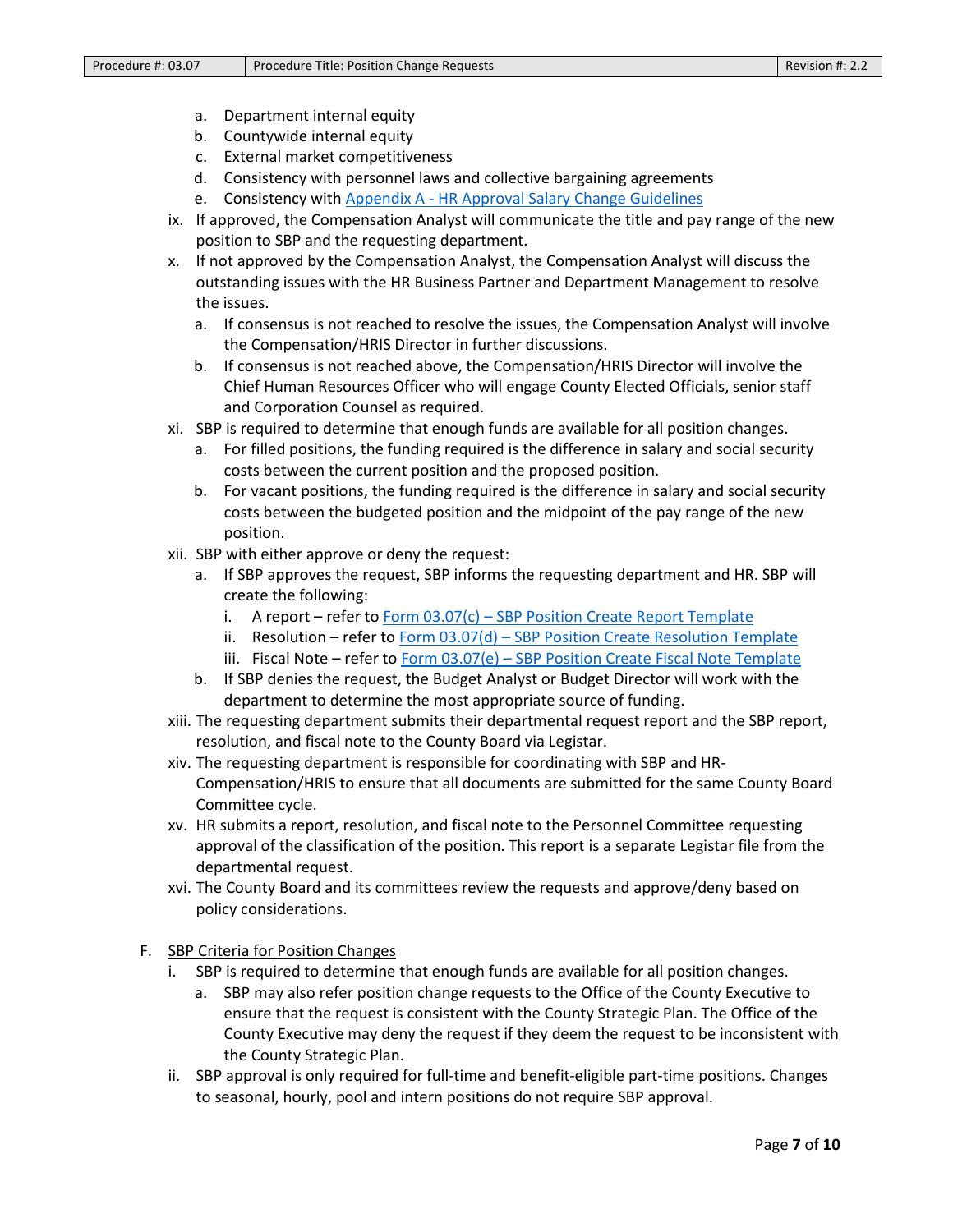#### iii. Multi-year Funding

- a. If the request is submitted before July 15, the requesting department must identify a funding source for the current year if the request exceeds the thresholds outlined in [iv.b.iii.](#page-7-0) The requesting department must include funding for the personnel change in the subsequent year requested budget.
- b. If the request is submitted after July 15, the requesting department must identify funding sources for the current year if the request exceeds the thresholds outlined in [iv.b.iii.](#page-7-0) The requesting agency must identify funding for the personnel change in the subsequent year's recommended budget.
- iv. SBP Approval by Funding Source
	- a. DOSAA
		- i. If the request is received by July 15, SBP will approve if there is enough DOSAA available in the department and the funding is included in the subsequent year requested budget (also due on July 15).
		- ii. If the request is received after July 15, SBP will approve if an allowable funding source is available in the subsequent year budget.
	- b. Non-DOSAA
		- i. The following funding sources are allowable for personnel change requests:
			- a. Abolishing a funded position.
			- b. Other personnel actions that decrease salary.
			- c. Dedicated funding in the Adopted Budget earmarked for personnel changes.
			- d. Filling a position at a lower salary level than budgeted.
			- e. Direct budgetary expenditure reductions or revenue increases after a fund transfer has been processed. The transfer must be approved by the County Board prior to SBP approving the personnel change. The transfer only requires funding for the current year, assuming there is a funding source for the subsequent year.
		- ii. The following funding sources are not allowable for personnel change requests:
			- a. Adjusting Vacancy and Turnover during the year
			- b. Contract savings without a fund transfer
			- c. Indirect savings
			- d. Overtime savings
			- e. Any other non-permanent expenditure reduction or revenue increase
		- iii. **A funding source will not be required for requested position changes if the following criteria are met as determined by SBP**:
			- a. The cost of the individual position change does not exceed 10% of the beginning salary and social security of the position being changed and
			- b. No more than 5% of the total FTEs in your agency have had position change actions in the current year.
			- c. SBP, may at its discretion, determine a funding source is needed even if the above criteria are met.
- <span id="page-7-0"></span>v. Effective Dates
	- a. The standard effective date for all personnel changes is set by HR-Compensation and SBP based on the schedule in Appendix D - 2021 [Personnel Change Request Timeline](https://county.milwaukee.gov/files/county/administrative-services/AMOP/Chapter-3-Budget--Financial-Transactions/Appendix03.07d-2020PersonnelChangeRequestTimeline.pdf) document.
		- i. If the action requires County Board approval, the action is effective as indicated in the resolution approved by the County Board, usually the first pay period after County Board approval.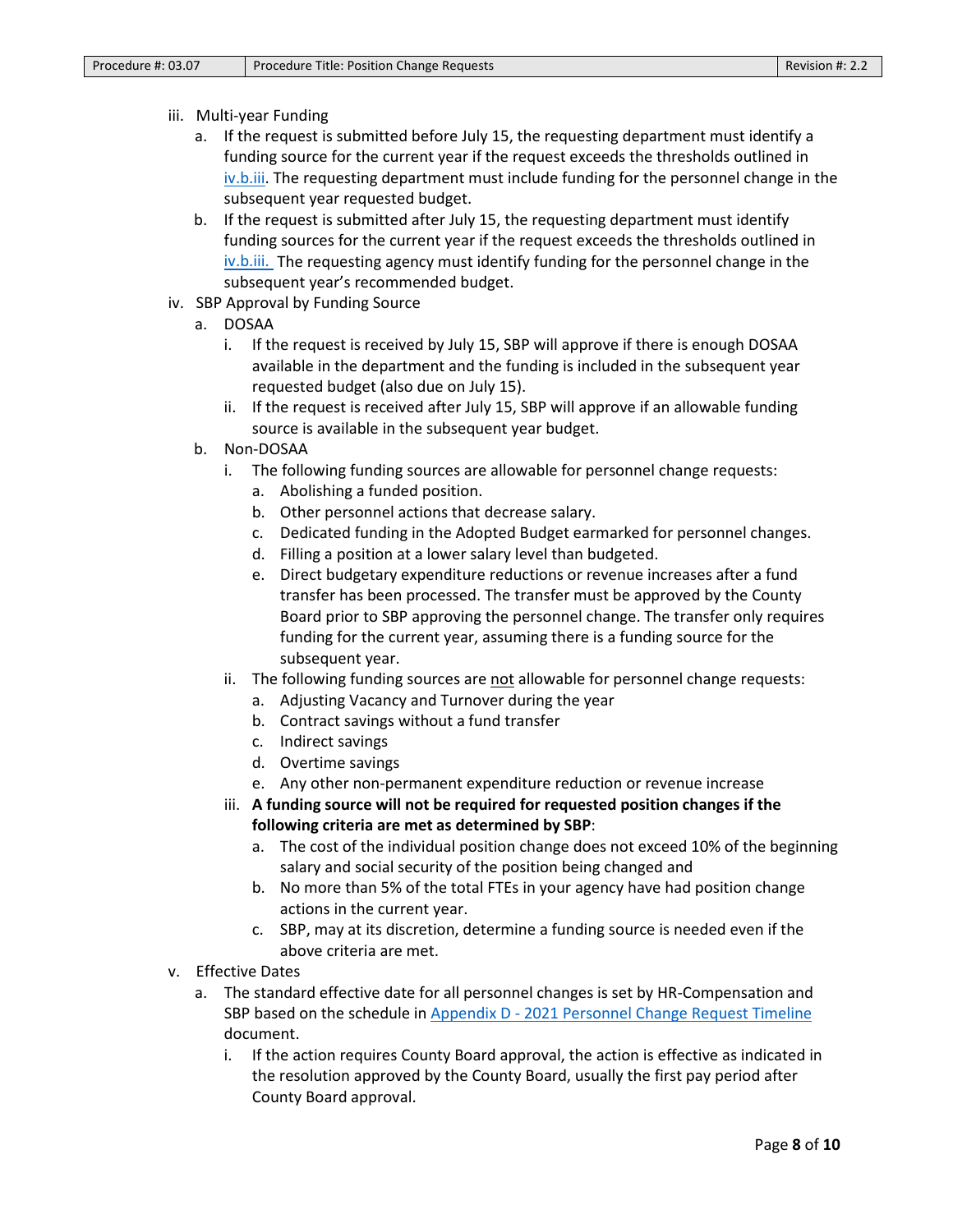- ii. If the action does not require County Board approval, the standard effective date is the first pay period after SBP approval.
- iii. Retroactive pay may be issued upon joint concurrence of the Director of Compensation/HRIS for appropriateness and SBP for available funds. Retroactive pay should be avoided to the extent possible, as payroll complications may result. Retroactive pay to a previous calendar year should not be considered unless extraordinary circumstances exist, and in that case, the Office of Comptroller's Payroll Division's concurrence will be required in advance.
- vi. Collective Bargaining Positions
	- a. Requests for position actions that are covered by collective bargaining must be consistent with state statutes and applicable bargaining agreements.

## G. Timeline

- i. Regular DOSAA
	- a. Requests to use DOSAA funding must be submitted by July 15 along with the requested budget for the subsequent year. All request personnel changes should also be included in the requested budget.
	- b. Requesting departments should reach out to their HR Business Partner and HR Compensation prior to June 15 to allow all parties enough time to review the requests prior to the July 15 submission deadline.
- ii. Non-DOSAA
	- a. Requests for personnel changes funded by Non-DOSAA sources are reviewed by HR and SBP based on the schedule set in Appendix D - 2021 [Personnel Change Request Timeline](https://county.milwaukee.gov/files/county/administrative-services/AMOP/Chapter-3-Budget--Financial-Transactions/Appendix03.07d-2020PersonnelChangeRequestTimeline.pdf) document. Items not submitted after the HR deadline for a certain date will be considered during the next monthly cycle.
- iii. Early Use DOSAA
	- a. DOSAA funding is approved in the Adopted Budget for use in the  $4<sup>th</sup>$  quarter of the year. Under exceptional circumstances, departments may use DOSAA funding early to meet an urgent need.
	- b. Using DOSAA early will reduce the total amount of DOSAA available to that department.
	- c. A multiplier based on the schedule in Appendix E 2021 [Budget DOSAA and Salary Info](https://county.milwaukee.gov/files/county/administrative-services/AMOP/Chapter-3-Budget--Financial-Transactions/Appendix03.07e-2020BudgetDOSAA.pdf) is applied to the annual cost of early use DOSAA requests.
- H. Communication
	- i. After each monthly cycle of approval is complete, SBP will share a list of all approved personnel changes and their funding source if applicable on the County intranet, SharePoint, or another place available to all County employees and policymakers.
	- ii. Departments should not make any commitments to employees of their personnel changes until final approval is secured.

#### **5. REVISION HISTORY:**

| Rev. #        | <b>Summary of Changes</b>                                                | Date of Change | Author       |
|---------------|--------------------------------------------------------------------------|----------------|--------------|
| $2.2^{\circ}$ | Added criteria for when funding source may not be required<br>(iv.b.iii) | 4/16/2022      | Amy McKinney |
| 2.1           | PSB name changed to SBP and annual updates                               | 1/10/2022      | Dan Laurila  |
| $2.0^{\circ}$ | Annual review                                                            | 1/5/2021       | Dan Laurila  |
|               | Added section 4.F.i.a.                                                   |                |              |